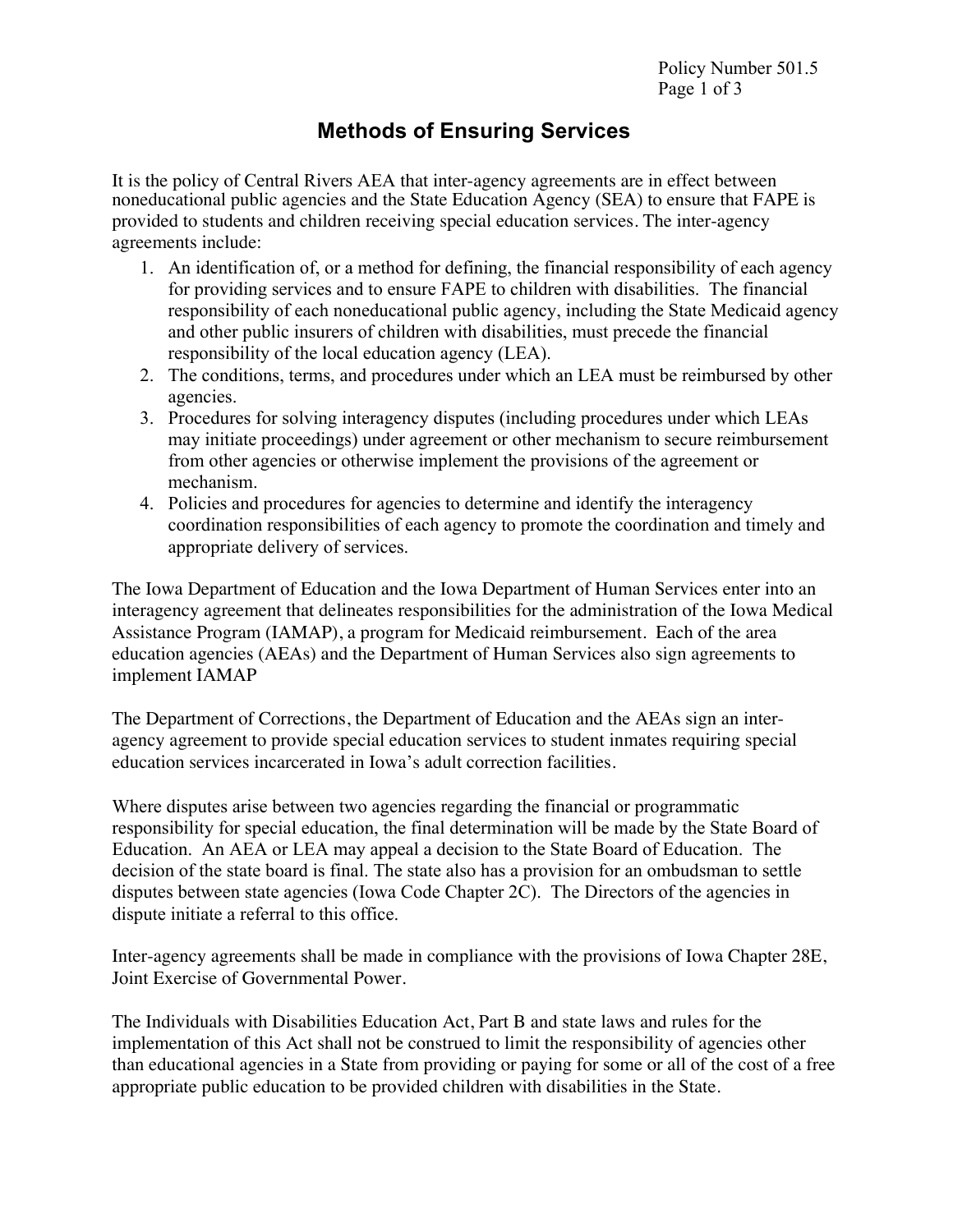Policy Number 501.5 Page 2 of 3

If a child with disabilities is covered by public insurance, a public agency may use the Medicaid or other public insurance benefits programs in which a child participates to provide or pay for services required and as permitted under the public insurance program. The public agency must obtain parental consent the first time that access is sought and notify parents that refusal to allow access to their public insurance does not relieve the public agency of its responsibility to ensure that all required services are provided at no cost to the parents. The public agency may not require parents to sign up for or enroll in public insurance programs in order for their child to receive FAPE. The public agency may not require parents to incur an out-of-pocket expense such as the payment of a deductible or co-pay amount incurred in filing a claim for services provided under these rules; but may pay the cost that the parent otherwise would be required to pay; and may not use a child's benefits under a public insurance program if that use would:

- 1. Decrease available lifetime coverage or any other insured benefit;
- 2. Result in the family paying for services that would otherwise be covered by the public insurance program and that are required for the child outside of the time the child is in school;
- 3. Increase premiums or lead to the discontinuation of insurance; or
- 4. Risk loss of eligibility for home and community-based waivers, based on aggregate health-related expenditures.

A public agency may access a parent's private insurance proceeds only if the parent provides informed consent as defined by rule to provide services required for FAPE. Each time the public agency proposes to access the parent's private insurance proceeds it must:

- 1. Obtain parent consent in accordance with rule; and
- 2. Inform the parents that their refusal to permit the public agency to access their private insurance does not relieve the public agency of its responsibility to ensure that all required services are provided at no cost to the parents.

The Department of Education assists in the coordination of the educational activities and services provided to children requiring special education with agencies such as the Department of Human Services and the Board of Regents.

Legal References:

Federal Requirements: 20 USC 1412(a)(11)

20 USC 1412(a)(12)

20 USC 1417 Title XIX of the Social Security Act State responsibility for general supervision State obligations to ensure services Administration

Medicaid 42 U.S.C. 11431 *et seq.* McKinney-Vento Homeless Assistance Act